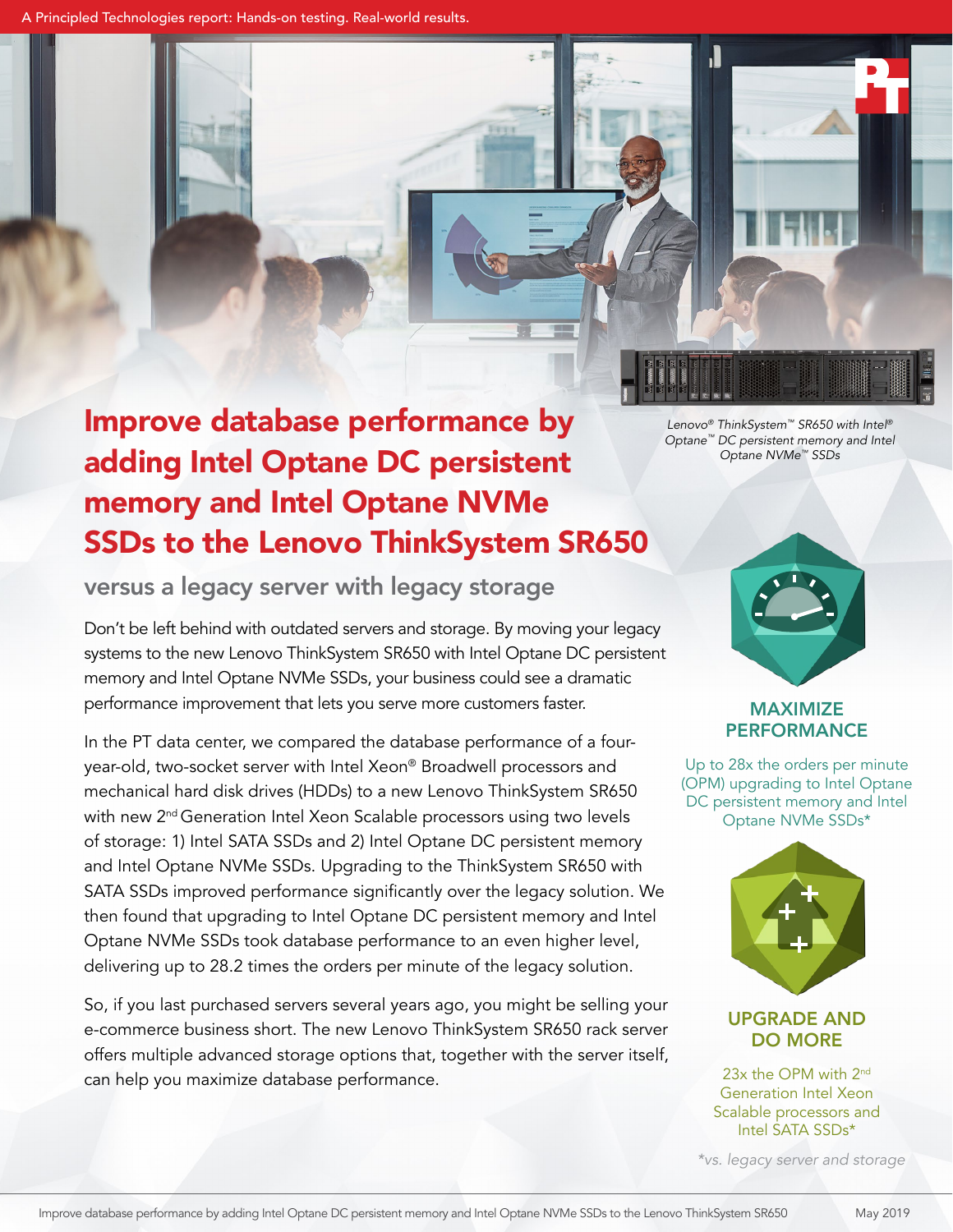## Using persistent memory modules and NVMe SSDs to boost database performance

All data that you store is valuable to your organization, but some of it employees or customers may not access frequently. Think years of HR records, payroll data, or payment records. This rarely accessed information is called cold data. Cold data doesn't require lightning-fast retrieval speeds because users don't urgently need it on a regular basis. Data that gets used more frequently is warm data, while critical workloads that are accessed constantly are hot data.

Knowing where data falls on this spectrum lets IT admins plan for the appropriate storage budget: not all workloads require investment in the fastest storage. But, many workloads, such as the hot data of e-commerce databases, do. By placing database workloads on NVMe SSDs alongside persistent memory, admins can ensure that customers have fast access when they're browsing or making a purchase, which is good for repeat business. Intel Optane DC persistent memory and Intel Optane NVMe SSDs combine capacity, non-volatility, and low-latency storage, allowing admins to store important workloads on extremely fast storage for accelerated application performance.

## At a glance: The Intel Optane SSD DC P4800X Series

The NVMe SSDs in the Intel Optane SSD DC P4800X Series come in multiple capacities and form factors including Add-In-Cards (AIC) ranging from 375GB to 1.5TB. Intel Optane SSDs are designed to speed up performance for retrieving frequently accessed data. According to Intel, "an Intel Optane SSD [can] extend memory, offering bigger or more affordable memory by participating in a shared memory pool with DRAM at either the OS or application level."

To learn more about the potential benefits of the Intel Optane SSD DC P4800X Series, visit [https://www.intel.com/content/www/us/en/](https://www.intel.com/content/www/us/en/products/memory-storage/solid-state-drives/data-center-ssds/optane-dc-p4800x-series.html) [products/memory-storage/solid-state-drives/](https://www.intel.com/content/www/us/en/products/memory-storage/solid-state-drives/data-center-ssds/optane-dc-p4800x-series.html) [data-center-ssds/optane-dc-p4800x-series.html](https://www.intel.com/content/www/us/en/products/memory-storage/solid-state-drives/data-center-ssds/optane-dc-p4800x-series.html).

### At a glance: Intel Optane DC persistent memory

A new tier of memory and storage technology, Intel Optane DC persistent memory is nonvolatile, high-capacity memory that lets you place more data on faster storage to speed application performance. According to Intel, "[d]elivered with the next-generation Intel Xeon® Scalable processor, this technology will transform critical data workloads – from cloud and databases, to in-memory analytics, and content delivery networks.["2](#page-3-0)

To learn more about the potential benefits of Intel Optane DC persistent memory, visit [https://www.intel.com/content/www/us/en/](https://www.intel.com/content/www/us/en/architecture-and-technology/optane-dc-persistent-memory.html) [architecture-and-technology/optane-dc](https://www.intel.com/content/www/us/en/architecture-and-technology/optane-dc-persistent-memory.html)[persistent-memory.html](https://www.intel.com/content/www/us/en/architecture-and-technology/optane-dc-persistent-memory.html).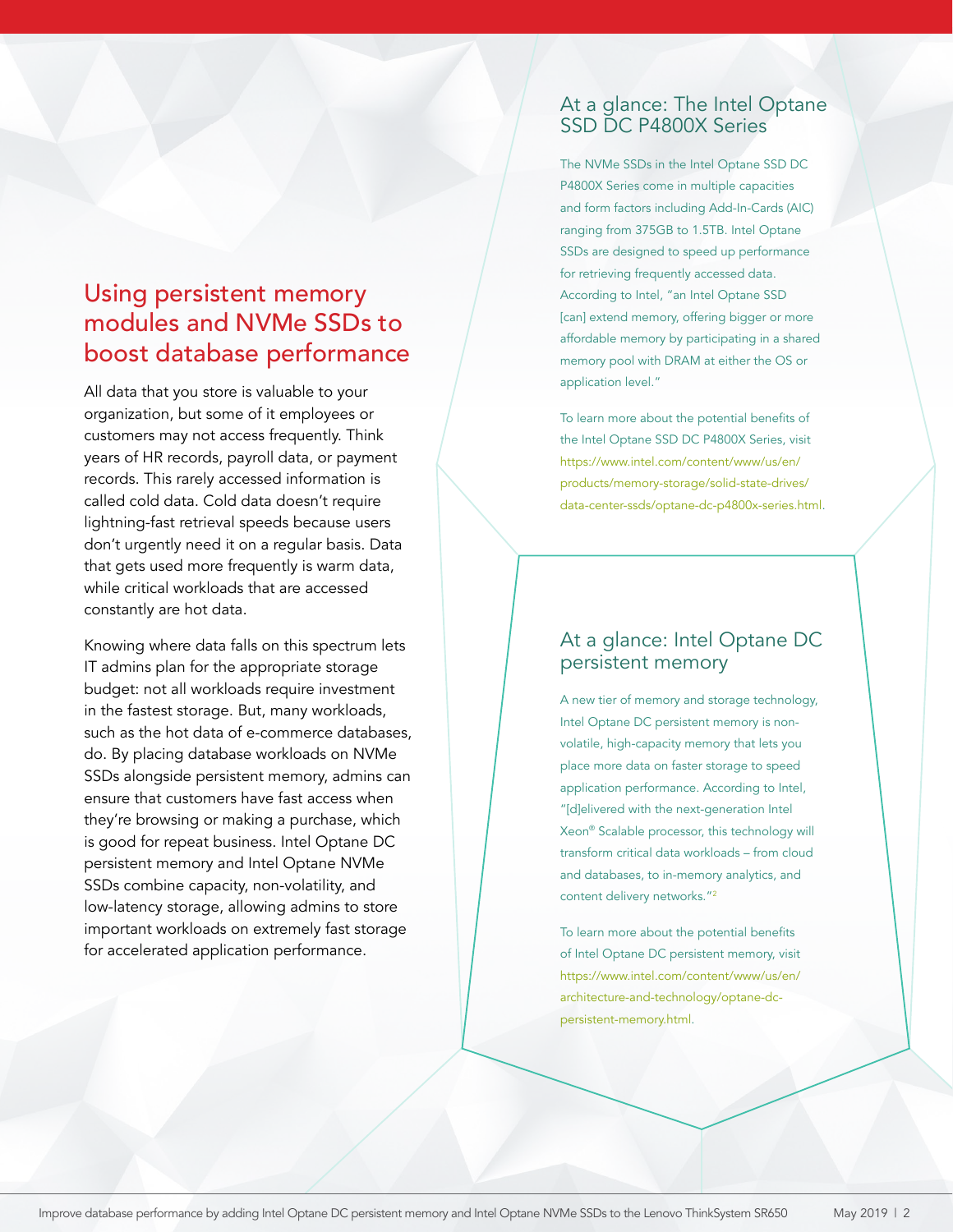## Fulfill more database orders by upgrading servers and storage

Upgrading to the Lenovo ThinkSystem SR650 with 2<sup>nd</sup> Generation Intel Xeon Scalable processors and Intel SATA SSDs provided a massive performance boost over the legacy server with HDDs, handling 23.9 times the orders per minute (OPM).

## Orders per minute

Lenovo ThinkSystem SR650 with Intel Optane DC persistent memory and Intel Optane NVMe SSDs

Lenovo ThinkSystem SR650 with Intel SATA SSDs

Four-year-old, two-socket server with Intel Broadwell processors and mechanical hard drives



Upgrading the storage in the Lenovo ThinkSystem SR650 to Intel Optane NVMe SSDs and adding Intel Optane DC persistent memory delivered 17.8 percent more OPM than the new server with SATA SSDs, an impressive 28.6x boost over the legacy solution. This means that upgrading from your legacy solution to the 2<sup>nd</sup> Generation Intel Xeon Scalable processor-powered Lenovo ThinkSystem SR650 with Intel Optane NVMe SSDs and Intel Optane DC persistent memory could enable you to serve more customers per server, provide a faster customer experience, and even consolidate many older servers onto fewer new systems, saving in power, cooling, and data center space costs.

#### How we tested

In our testing, we used an OLTP workload, generated by DVD Store 2, on Microsoft® SQL Server® 2017 to measure database performance. DVD Store 2 reports performance in orders per minute (see chart above for results).

For the legacy HDD and SATA SSD environments, we placed the SQL Server data onto a four-drive RAID10 volume, and the SQL Server logs onto a twodrive RAID1 volume. For the Intel Optane environment, we placed the SQL Server data onto a single Intel Optane NVMe SSD and placed the SQL Server logs onto the Intel Optane DC persistent memory, using Non-Interleaved App Direct Mode. The database was fully cached and running at steady state. To learn more about our testing, see the science behind the report.

## **What** the Lenovo **ThinkSystem** SR650 offers

The Lenovo ThinkSystem SR650 is a sleek 2U rack server powered by up to two 2<sup>nd</sup> Generation Intel Xeon Scalable processors. It can support up to 2TB of memory in 24 slots (using 128GB DIMMs) and up to 24 NVMe drives. According to Lenovo, the ThinkSystem SR650 features AnyBay technology, which "provides the flexibility to mix-and-match SAS/ SATA HDDs/SSDs and NVMe SSDs in the same drive bay."<sup>[3](#page-3-1)</sup> Like other servers in the ThinkSystem line, the SR650 incorporates an embedded management feature, the Lenovo XClarity Controller, that can manage servers, storage, and networking from a single location.

To learn more about the Lenovo ThinkSystem SR650 server, visit [https://](https://www.lenovo.com/us/en/data-center/servers/racks/ThinkSystem-SR650/p/77XX7SRSR65) [www.lenovo.com/us/en/data-center/](https://www.lenovo.com/us/en/data-center/servers/racks/ThinkSystem-SR650/p/77XX7SRSR65) [servers/racks/ThinkSystem-SR650/](https://www.lenovo.com/us/en/data-center/servers/racks/ThinkSystem-SR650/p/77XX7SRSR65) [p/77XX7SRSR65](https://www.lenovo.com/us/en/data-center/servers/racks/ThinkSystem-SR650/p/77XX7SRSR65).